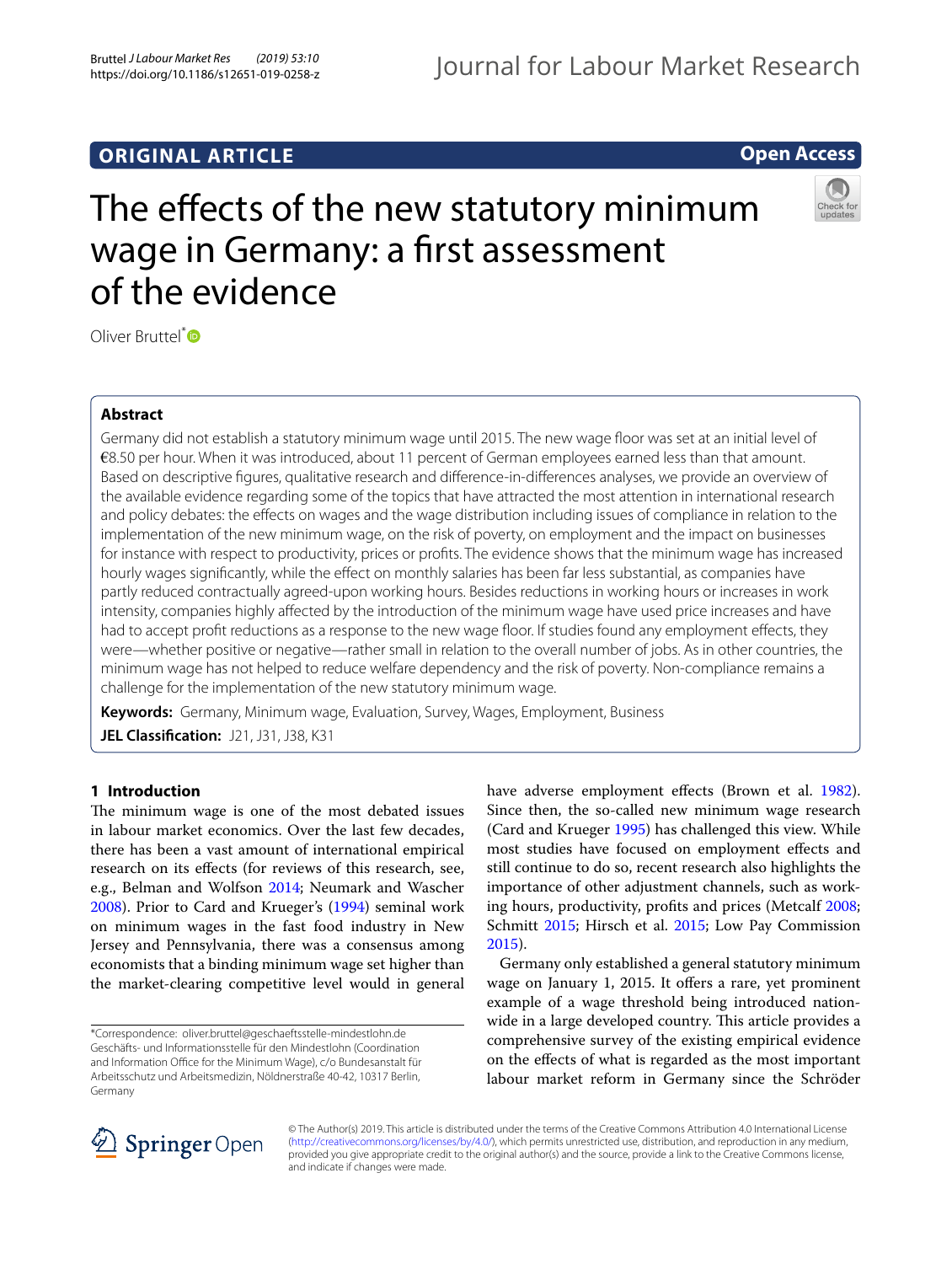government's *Agenda 2010* program in the early 2000s. It attempts to provide a rather non-technical access to the fndings available so far (for a more technical economics perspective, see Caliendo et al. [2019\)](#page-11-4) and goes beyond Bruttel et al. ([2018](#page-11-5)), who could only present descriptive fndings that were available at that time. Our article draws on a wide range of evidence from both descriptive statistics and causal impact analyses. The article focuses on those issues that have generally attracted the most attention of international researchers. We will cluster these topics into four areas: First, we present evidence on the efects on wages. In this context, we will also discuss compliance issues arising from the implementation of the new minimum wage. Second, we will discuss whether increases in wages have led to decreases in welfare dependency and risk of poverty. Third, we will turn to the efects on employment. Finally, we focus on the impact on businesses, including changes in working hours, consumer prices, productivity, profts and competition.

Set at an initial level of  $68.50$  per hour, the minimum wage directly afected the wages of around 4.0 million employees who earned less than  $€8.50$  before the introduction of the minimum wage. This corresponds to about 11.3 percent of the dependent workforce—with signifcant regional diferences. While in Western Germany 9.3 percent of employees had earned less than  $€8.50$ , this figure was 20.7 percent in Eastern Germany. Measured by the Kaitz index, which defnes the relationship between the minimum and median wage, the new German minimum in 2015 (48 percent) was currently roughly equal to that of the UK (49 percent) and the Netherlands (46 percent). With respect to OECD countries, at the top, France had an index of 62 percent; at the bottom, Spain's was 37 percent (OECD [2017](#page-12-5)). The minimum wage was increased twice since its introduction. By January 2017, it had increased to €8.84 per hour; by January 2019 to €9.19. By January 2020 there will be another increase, to  $\epsilon$ 9.35.

The new statutory minimum wage covers all employees, with few exceptions (youths under 18 years of age, apprentices, certain categories of trainees and interns, the long-term unemployed in their frst 6 months after starting a new job and non-proft and/or voluntary workers).<sup>1</sup> In addition, in a transition period that lasted until the end of 2017, wages below the statutory minimum

wage were allowed in sectors with collectively agreedupon minimum wages that are made generally binding by government decree. This applied to meat processing, hairdressing, agriculture, temporary agency work, textiles and clothing and industrial laundries (Mindestlohnkommission  $2018$ , p. 167). The minimum wage for newspaper delivery staff was also set below the statutory level until the end of 2017. Approximately 195,000 employees in these sectors earned less than the statutory minimum wage in 2015 (Mindestlohnkommission [2018](#page-12-6), p. 20). This corresponds to about 0.5 percent of the total workforce, or 5 percent of the 4.0 million employees who earned less than  $68.50$  per hour before the introduction of the minimum wage in 2015.

A number of sectors also have sector-specifc minimum wages that are higher than the statutory minimum wage. The first sectoral minimum wages were introduced in the late 1990s and were made generally binding by government decrees. In June 2018, eleven sectors had sectoral minimum wages ranging from  $\epsilon$  9.27 to  $\epsilon$  16.53 per hour (Mindestlohnkommission [2018,](#page-12-6) p. 168). The workers that fall under the sectoral minimum wages cannot be numbered accurately as the scope of application is difficult to map in statistical data. With this limitation in mind, the available data suggests that the largest sector is the construction and subconstruction sector with around 1.9 million employees that work in these industries, many of course earning higher wages than the sectoral minimum wage, respectively. The next largest sectors are the commercial cleaning sector with around 1.1 million workers, the caring sector with around 900,000 workers, and temporary agency work with around 800,000 workers (Mindestlohnkommission [2018,](#page-12-6) p. 69).

### **2 Methods and data**

Germany's frst experience with minimum wage evaluations dates back to 2011, when the Federal Ministry of Labour and Social Afairs commissioned the evaluation of eight of the sectoral minimum wages. Most of the studies used a diference-in-diferences approach based on micro-level data (see this journal's special issue in 2012, volume 45, number 3/4, including the overview by Möller [2012](#page-12-7)). While the majority of these studies found that sectoral minimum wages had signifcant positive efects on the wages of low-paid workers and showed only minimal or no job losses, for some sectors with very high minimum wages relative to median wages—for instance, in the roofng sector in Eastern Germany—researchers identified significant negative employment effects (Aretz et al. [2013](#page-11-6)). The current evaluation of the statutory minimum wage could thus build on these earlier experiences.

The difference-in-differences approach is the most common method for evaluating minimum wage efects.

<span id="page-1-0"></span> $1$  The exemption for the long-term unemployed has been evaluated by vom Berge et al. [\(2016b](#page-12-8)). They found that only 1.4 percent of the long-term unemployed have demanded the written confrmation necessary to make use of this possibility. This corresponds to around 350 confirmations per month. The number of confirmations that have actually been used is likely to be even smaller. According to vom Berge et al. ([2016b](#page-12-8)), one reason for the low take-up was that the exemption is not actively promoted within the *Job Centers* that take care of the long-term unemployed. Job counsellors consider other instruments, such as wage subsidies, to be more promising than the exemption rule that is also associated with bureaucratic requirements.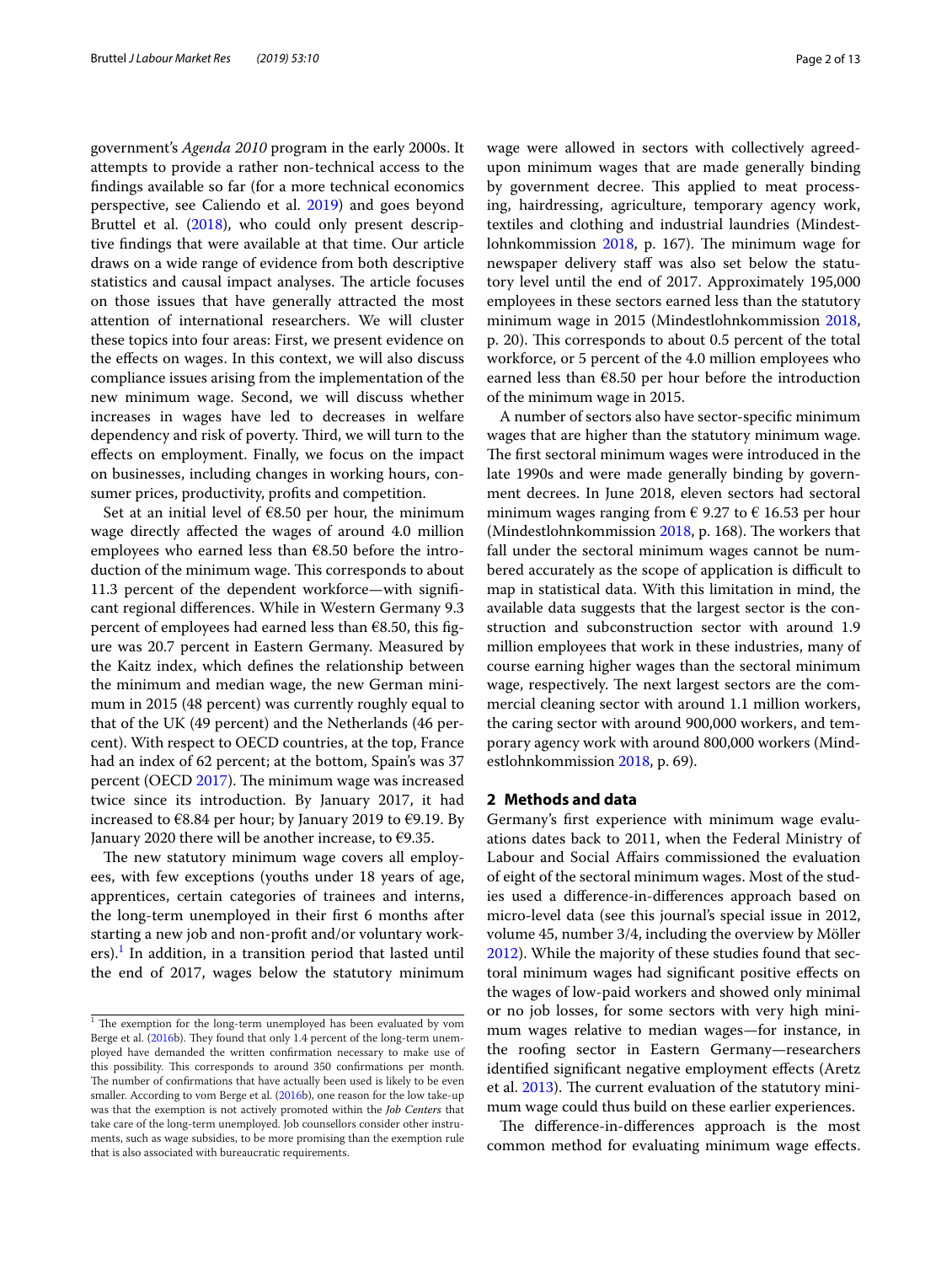This approach identifies casual effects by comparing a treatment group that is afected by the introduction of the minimum wage to a non-afected control group. In the United States, which can be seen as the nucleus of modern minimum wage research, this has usually implied the comparison of neighbouring (in recent years, distant as well) but similar, states or counties, in which the minimum wage was increased in one and remained unchanged in the other. Since the minimum wage applies to almost all workers in Germany, this ideal-type approach cannot be applied. Following, in particular, research from the United Kingdom, whose introduction of a national minimum wage in 1999 faced similar methodical challenges, two modifed diferencein-diferences approaches have been used so far. First, a so-called incremental diference-in-diferences approach was applied using the variation of minimum wage relevance across regions, sectors, companies or professions. This approach compares, for instance, regions with different bites (i.e., shares of workers), afected by the new minimum wage, holding other factors such as the region's economic structure or purchasing power constant (see, e.g., Ahlfeldt et al. [2018;](#page-11-7) Bonin et al. [2018;](#page-11-8) Caliendo et al. [2018](#page-11-9)). In a similar vein, Bossler and Gerner (forthcoming) compare afected and non-afected companies based on the question of whether a company had workers with hourly wages below  $\epsilon$ 8.50 before the introduction of the minimum wage. Holtemöller and Pohle [\(2017\)](#page-12-9) use a variation of this approach. They estimate idiosyncratic employment trends in a structural break model and compare the observed outcomes from those derived from that model. The second principal approach compares employees who earned less than  $€8.50$  per hour before the introduction of the minimum wage to employees earning slightly above €8.50 (see, e.g., Burauel et al. [2018](#page-11-10); Bruckmeier and Becker [2018;](#page-11-11) Pusch and Rehm [2017\)](#page-12-10).

Analyses of the German minimum wage can draw on a wide range of data sources (Mindestlohnkommission [2018](#page-12-6); Caliendo et al. [2019](#page-11-4)). The first set of data comes from administrative sources such as the employment statistics of the *Bundesagentur für Arbeit* (German Federal Employment Agency). It covers all employment relationships and also includes periods of unemployment. On a regional level, it is easily and promptly accessible for aggregate groups, such as type of employment, gender or age, and has been the major source for studies focusing on employment efects. For scientifc purposes, the Integrated Employment Biographies (IEB) of the *Institut für Arbeitsmarkt- und Berufsforschung* (IAB, Institute for Employment Research, the research unit of the *Bundesagentur für Arbeit*) constitute the central administrative data. The panel includes every person who was in dependent employment or received unemployment benefts at least once. It includes detailed data on salaries. While the data can be regarded as highly reliable, it has a major drawback in that it does not include working hours. It is thus hardly possible to calculate hourly wages even though some authors have imputed working time information from other data sources (see, e.g., Ahlfeldt et al. [2018](#page-11-7)).

The second set of data on wages and working time is survey data, coming from either employers or employees. Data from employers are reported in various representative employer surveys by the *Statistisches Bundesamt* (Federal Statistical Office, Destatis): the 2014 *Verdienststrukturerhebung* (VSE) (Structure of Earnings Survey) and the 2015, 2016 and 2017 *Verdiensterhebung* (VE) (Earnings Survey). $^2$  $^2$  While the VSE 2014 is a mandatory survey covering about 60,000 companies and a total of around 1 million employment relationships, the VE 2015 to 2017 are voluntary surveys with rather low response rates of between 6 and 14 percent, respectively, and only cover between 6000 and 8000 companies and between 69,000 and 76,000 employment relationships. The major data sets offering an employee perspective are the German Socio-Economic Panel (SOEP), an annual representative panel survey of approximately 16,000 households, and the Panel Study "Labour Market and Social Security" (PASS), also an annual representative household panel with a sample of approximately 10,000 households. The PASS focuses on the situation of welfare beneft recipients and includes an over-sampling of this specifc group. No direct information on hourly wages can be obtained from any of the surveys. Hourly wages need to be calculated using the available information on (weekly) working hours and (monthly) salaries. There are several challenges when calculating hourly wages (see Dütsch et al. [2018](#page-12-11) for further details). Diferent wage components, such as extra payments, cannot be separated, for instance, and working hours and monthly wages do not necessarily refer to the same time period. The recall of actual working hours may also be biased.

Additional insights on establishment-level adjustments to the minimum wage come from further surveys undertaken by the IAB. The two most relevant of these surveys, also used in the Mindestlohnkommission ([2018\)](#page-12-6) report are the *IAB Betriebspanel* (IAB Establishment Panel), a representative annual panel survey of some 16,000

<span id="page-2-0"></span><sup>&</sup>lt;sup>2</sup> In addition, the Federal Statistical Office provides data from the Vierteljähr*liche Verdiensterhebung* (VVE) (Quarterly Earnings Survey). The survey offers highly comparable longitudinal data on earnings and working time collected from roughly 40,000 companies. However, the data is only available on an aggregate level and is thus not usable for micro-econometric evaluations. In addition, the VVE only covers companies with more than 10 employees (more than 5 in some sectors).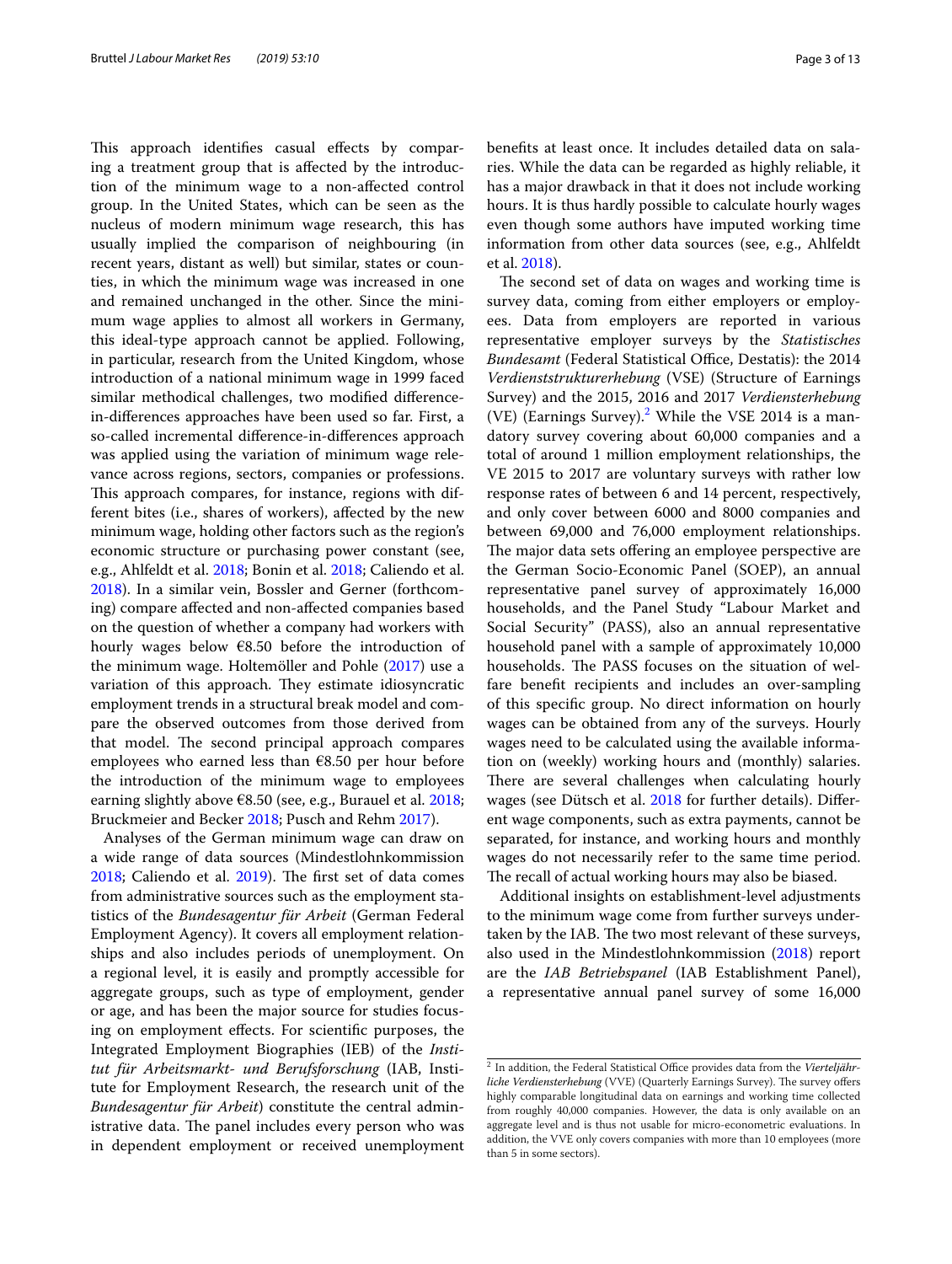#### <span id="page-3-0"></span>**Table 1 Industries with highest share of jobs paying less than €8.50 in 2014**

| Industry                                                     | Total number of jobs | Jobs below €8,50 per hour |              |
|--------------------------------------------------------------|----------------------|---------------------------|--------------|
|                                                              | (thousands)          | <b>Thousands</b>          | In percent   |
| Taxis                                                        | 121                  | 84                        | 69.6         |
| Gambling and lottery                                         | 84                   | 48                        | 56.7         |
| Food services (e.g., restaurants)                            | 1.119                | 576                       | 51.5         |
| Postal services                                              | 440                  | 176                       | 40.1         |
| Entertainment and recreation                                 | 235                  | 79                        | 33.6         |
| Fishery                                                      | 3                    |                           | 33.2         |
| Accommodation                                                | 434                  | 142                       | 32.6         |
| Security firms                                               | 160                  | 51                        | 32.0         |
| Production of bakery products and pasta, bakeries            | 306                  | 94                        | 30.8         |
| Call centres                                                 | 109                  | 32                        | 29.9         |
| Production and distribution of film and TV programs; cinemas | 51                   | 14                        | 27.9         |
| Other services                                               | 212                  | 56                        | 26.6         |
| Advertising agencies                                         | 164                  | 40                        | 24.6         |
| Inland water passenger transportation                        | 4                    |                           | 23.7         |
| Facility management services                                 | 98                   | 23                        | 23.1         |
| Repair services for durables                                 | 29                   | 6                         | 22.1         |
| Publishing of books and magazines                            | 150                  | 33                        | 21.9         |
| Retail                                                       | 2.644                | 575                       | 21.8         |
| Rental services (e.g., cars, sports equipment)               | 101                  | 17                        | 16.6         |
| Private household with staff                                 | $\sqrt{ }$ .         | $\Lambda$ .               | $\sqrt{ }$ . |

Does not include industries that were exempted from the statutory minimum wage for a transition period (e.g., hairdressing or agriculture). The Structure of Earnings Survey does not cover private households as employers. However, it is well known from other sources that private households with staf exhibit one of the highest shares of low wages and should thus be included in a top-20 ranking. Source: Destatis, Structure of Earnings Survey 2014, own calculations

companies across all industries, and the *IAB Stellenerhebung* (IAB Job Vacancy Survey), a representative survey based of around 75,000 companies and public authorities.

### **3 Wages**

There is a consenus among economists that minimum wages increase the wages of workers whose pay rates had previously been below the new wage threshold (Belman and Wolfson [2014\)](#page-11-0). In many countries, the minimum wage led to the formation of a substantial wage bracket at and/or slightly above the minimum wage (see, e.g., for the United Kingdom Low Pay Commission [2011,](#page-12-12) [2017](#page-12-13)). There is less clear-cut evidence on the size of possible spillover efects—whether employees who had previously earned slightly above the minimum wage also experience wage increases (see, e.g., Belman and Wolfson [2014](#page-11-0); Low Pay Commission [2015](#page-12-4)).

The German case broadly confirms this picture. The introduction of the statutory minimum wage in 2015 resulted in a signifcant increase of hourly wages at the bottom of the wage distribution scale. Based on SOEP data, hourly wages for employees who earned less than  $\epsilon$ 8.50 in 2014 increased by roughly 14 percent on average between 2014 and 2016, while the average 2-year increase between 1998 and 2014 was only about 1 percent for this group (Burauel et al. [2018\)](#page-11-10). Using a diference-in-diferences approach, Burauel et al. [\(2018](#page-11-10)) show that this wage increase is indeed linked to the introduction of the minimum wage. Wage increases can be observed especially in groups that showed a high incidence of hourly wages below €8.50 per hour before the introduction of the statutory minimum wage. These groups include female employees, low-skilled workers, workers in smaller businesses and employees in marginal, part-time jobs (termed *Minijobs* in Germany). The latter is a specific form of employment, introduced in 2003, in which employees can earn €450 per month free of income tax and social security contributions, though they receive no health insurance and only optional pension insurance.

Above average increases could also be observed in low-wage sectors of which many are found in services. Table [1](#page-3-0) shows the 20 industries with the highest shares of jobs paying lower than €8.50 (see also Mind-estlohnkommission [2018](#page-12-6)). Based on these top 20 sectors with the highest incidence of jobs earning less than  $€8.50$  per hour in 2014, according to VVE data wages in Eastern Germany increased by 7 percent in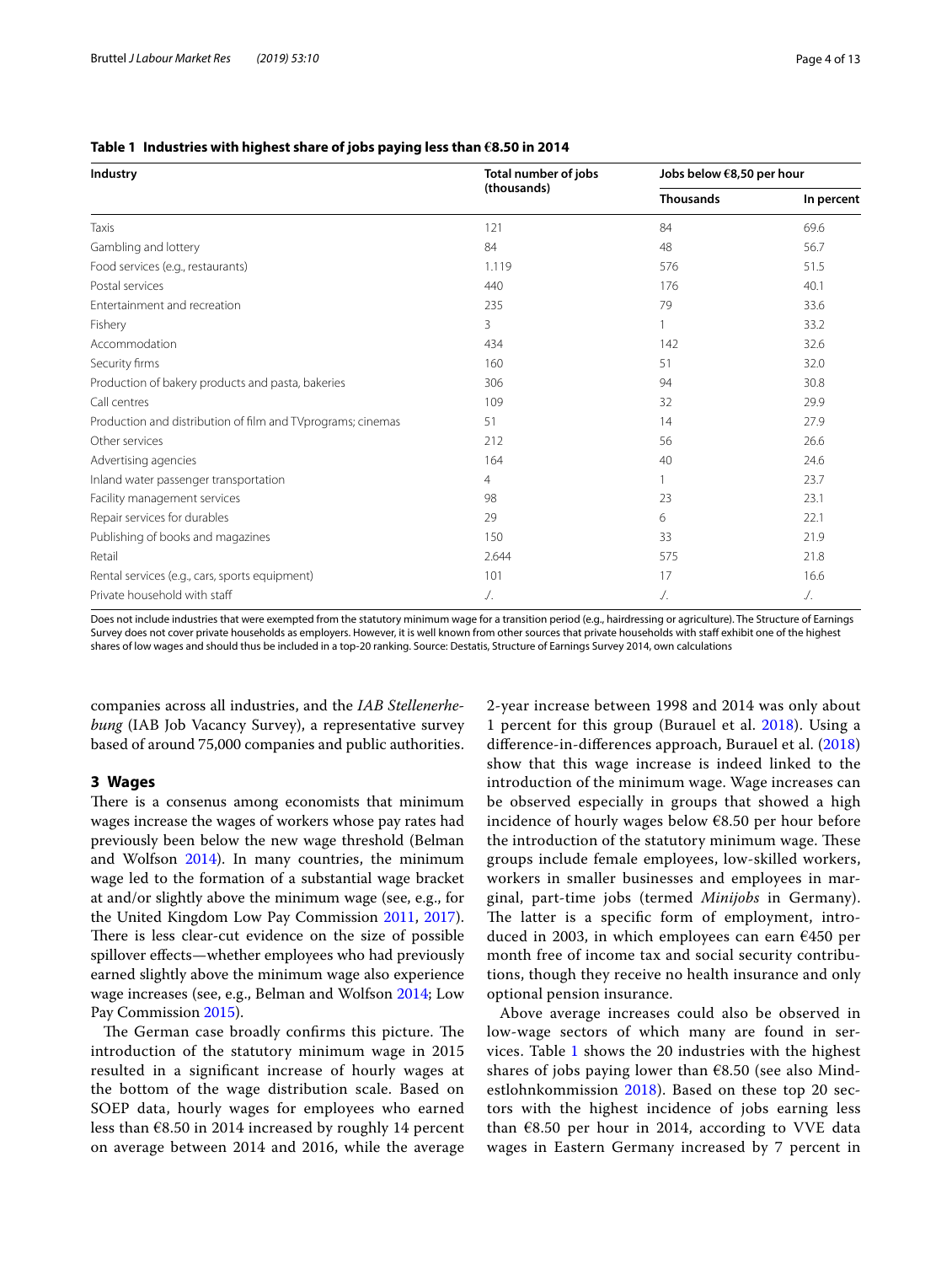

<span id="page-4-0"></span>2015 compared to an average total increase in Eastern Germany of 4 percent. Wage increases for less-skilled employees in these sectors were even higher. In 2015, workers without any vocational training experienced an increase of around 13 percent, while wages for lowskilled workers increased more than 9 percent.

These large increases seem to be mostly a one-time efect of raising wages to the new minimum level. In 2016 and 2017, wage increases in the aforementioned groups were more or less in line with overall wage development. This is not surprising, as the Minimum Wage Commission takes the development of collectively agreed wages as a guideline for their decisions on raising wages. Nevertheless, given that wages at the bottom end of the wage distribution were often below average in the years prior to 2015, the new minimum wage ensures that they at least keep up with overall wage increases in the future.

As regards monthly gross wages, the effects are considerably weaker or non-existent. Descriptive analyses based on VSE/VE data suggest an increase of approximately 4 percent over the period from 2014 to 2016, while diference-in-diferences analyses show that even this increase is statistically insignifcant (Mindestlohnkommission [2018](#page-12-6)). One possible explanation is that following the introduction of the statutory minimum wage, contractually agreed working hours were reduced in some cases, which completely or partially levelled the hourly wage efects (see below).

The compression of hourly wages at the lower part of the wage distribution, observable in other countries, is also visible in Germany, in particular in the employer-based VE data of the Federal Statistical Office (Fig. [1](#page-4-0)). In 2015 and 2016, when the statutory minimum wage was at €8.50, almost 2 million employees, most of whom earned less than €8.50 before that date, received exactly the minimum wage. In 2017, when the minimum wage had been raised to  $68.84$ , this peak largely moved to the new threshold. The statutory minimum wage seems to infuence collective agreements, too. While the situation may be diferent among industries, frst case studies and quantitative evidence suggest that the collective wage diferentials at the lower end of the wage distribution have diminished. Collective wages that have so far been slightly above the statutory minimum wage have been increased less or not at all compared to those that had to be adjusted to the new minimum wage level to comply with the new legislation (Lesch [2017;](#page-12-14) Statistisches Bundesamt [2017](#page-12-15)a).

The evidence regarding spillover effects is mixed. Descriptive analyses based on VSE/VE data show a positive effect up to a range of about  $E11$  per hour, while the only study that uses a diference-in-diferences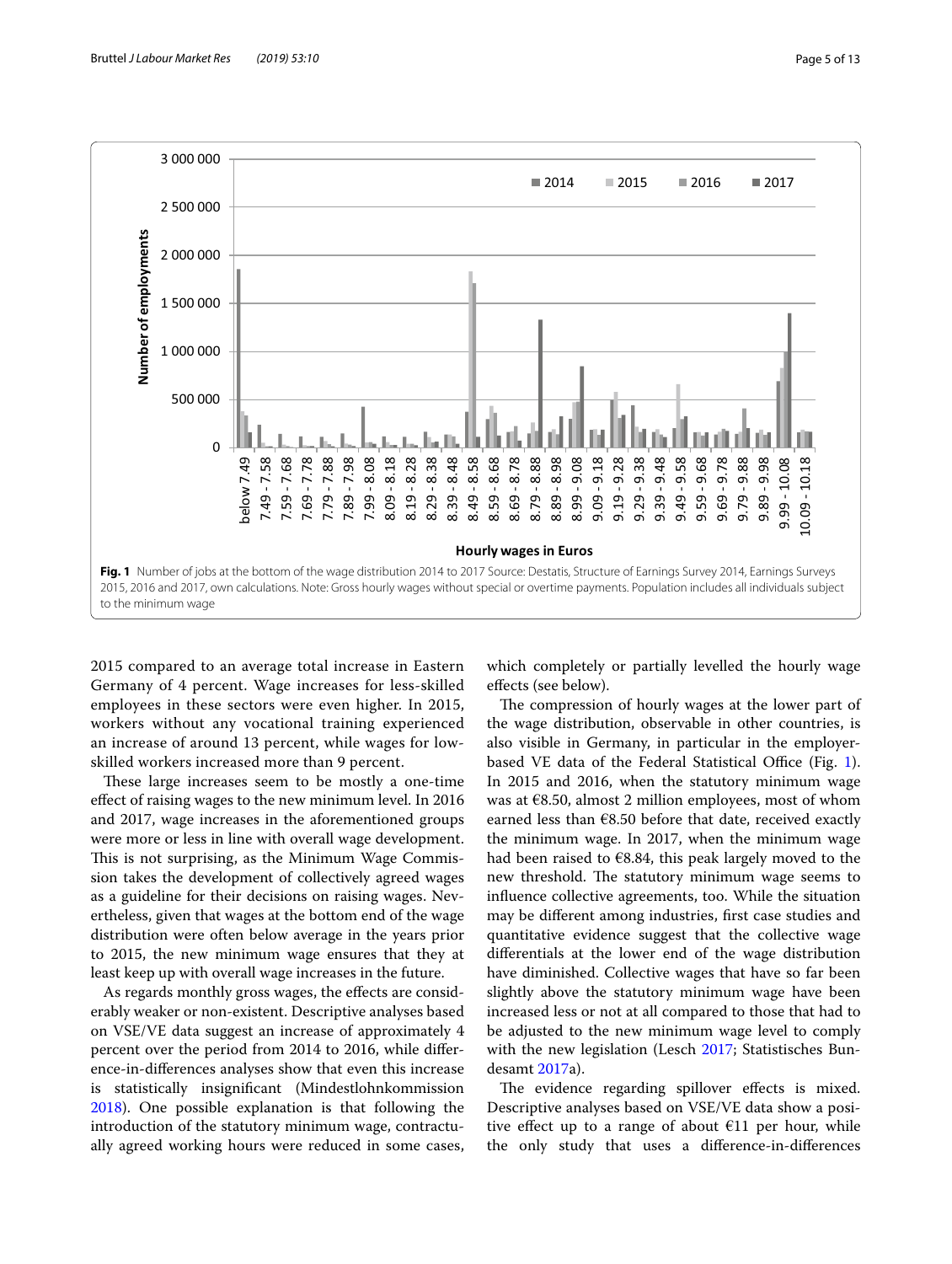approach based on SOEP data does not fnd any signif-cant effects (Burauel et al. [2018](#page-11-10)). In the IAB Establishment Panel, roughly one in seven companies that had an employee earning less than  $E$ 8.50 before the introduction of the minimum wage said that they also raised wages of employees that had already earned more than  $€8.50$  prior to the new wage floor (Mindestlohnkommission [2016a\)](#page-12-16). Companies' considerations on intra-frm fairness, in particular with respect to wage diferentials between employees with diferent levels of qualifcation, often drive the observed spillover efects (Koch et al. [2018](#page-12-17); Grossman [1983\)](#page-12-18). The significant wage increases for employees earning less than the minimum wage and accompanied spillover efects, however, did—according to VSE/VE as well as SOEP data—not reduce the size or the composition of the low-wage sector, which comprises employees earning less than two-thirds of the median wage, which in Germany corresponds to roughly €10 per hour (Bruttel et al. [2017;](#page-11-12) Kalina and Weinkopf [2017](#page-12-19)).

Even though there have been wage increases at the bottom end, it becomes evident from Fig. [1](#page-4-0) that a signifcant number of employees do not earn the minimum wage. Based on the Federal Statistical Office's VE data depicted in Fig. [1](#page-4-0), about 750,000 jobs earned below the minimum wage in 2016. Based on SOEP data, the German Institute for Economic Research (DIW) even found around 1.8 million employees earning less than  $€8.50$  per hour in 2016 in terms of contractually agreed working hours (Burauel et al.  $2017$ ).<sup>[3](#page-5-0)</sup> Several caveats have to be considered when interpreting these fgures. On the one hand, fgures indicating wages below the statutory minimum wage do not automatically constitute actual violations of the Minimum Wage Act. On the other hand, possible violations might not be recorded by the surveys. Both data sources, VE and SOEP, have their limits and can lead to the specifed numbers becoming larger or smaller (Mind-estlohnkommission [2018;](#page-12-6) Dütsch et al. [2018\)](#page-12-11). These concrete methodological limitations concern, for one, how the circle of eligible persons is specified. This includes, in particular, the recording of temporary exemptions from the statutory minimum wage for certain industries and the appropriate consideration of marginal part-time jobs (*Minijobs*). For another, the calculation of hourly wages based on weekly working hours and monthly earnings is a challenge. It concerns especially the question which wage components, such as certain types of allowances and overtime pay, can be counted as parts of the minimum wage as well as the registration of paid and unpaid hours of extra work. In addition, the companies surveyed in the VE may tend to avoid providing information that indicates non-compliance with the minimum wage. In the SOEP's survey, there is always the possibility of employees providing inaccurate information, in particular regarding their working hours. Despite the methodological shortcomings of the VE and SOEP surveys, both databases fnd evidence for minimum wage implementation deficits.

The extent of non-compliance can also be judged from another perspective: the results obtained from monitoring and enforcement activities. In Germany, the FKS (*Finanzkontrolle Schwarzarbeit*, Financial Monitoring Unit for Illicit Employment), a special unit within the *Generalzolldirektion* (Customs Authority), is responsible for monitoring the minimum wage (for details see Mindestlohnkommission [2018](#page-12-6)). Its controls are part of employer inspections, which focus mainly on activities in the shadow economy. In 2017, the FKS screened 52,000 employers. The screened employers are selected through risk profling, which means that controls were focused on employers which, based on characteristics such as company size, industry or past records, showed an aboveaverage probability of violating the new minimum wage. In general, inspections are conducted through unannounced on-site visits. These inspections resulted in the opening of 5442 preliminary investigations on the violation of the Minimum Wage Act. In the same year, 3206 investigations resulted in fnes. Even though the fgures cannot be compared directly because investigations might not be closed in the same year as they were opened, they provide a rough idea about the size of successful investigations (for fgures since 2015, see Mindestlohnkommission [2018,](#page-12-6) p. 71).

#### **4 Welfare dependency and risk of poverty**

Proponents of the minimum wage argued ahead of its introduction that it might help to reduce the number of people who, despite being employed, receive supplementary Unemployment Beneft II *('Aufstocker'*). However, their numbers decreased only marginally more than in the years prior to the introduction of the minimum wage. There are various reasons why the number of people falling into this group did not decrease more notably (Mindestlohnkommission [2018;](#page-12-6) Bruckmeier and Becker [2018](#page-11-11)). First, when the statutory minimum wage was introduced, its level was set to allow a full-time employed single person to earn enough to avoid Unemployment Beneft II. However, of the roughly 1.1 million employed persons receiving supplementary Unemployment Beneft II, only 3 percent are full-time employed single individuals. The vast majority lives in other household types. In

<span id="page-5-0"></span><sup>&</sup>lt;sup>3</sup> For the year 2017, after the minimum wage was raised to  $\epsilon$  8.84 per hour, data on jobs with hourly wages below this new minimum wage threshold are only available through the VE database. For April 2017, the VE shows 830,000 jobs with remuneration below the new minimum wage and 500,000 jobs earning less than €8.50 an hour.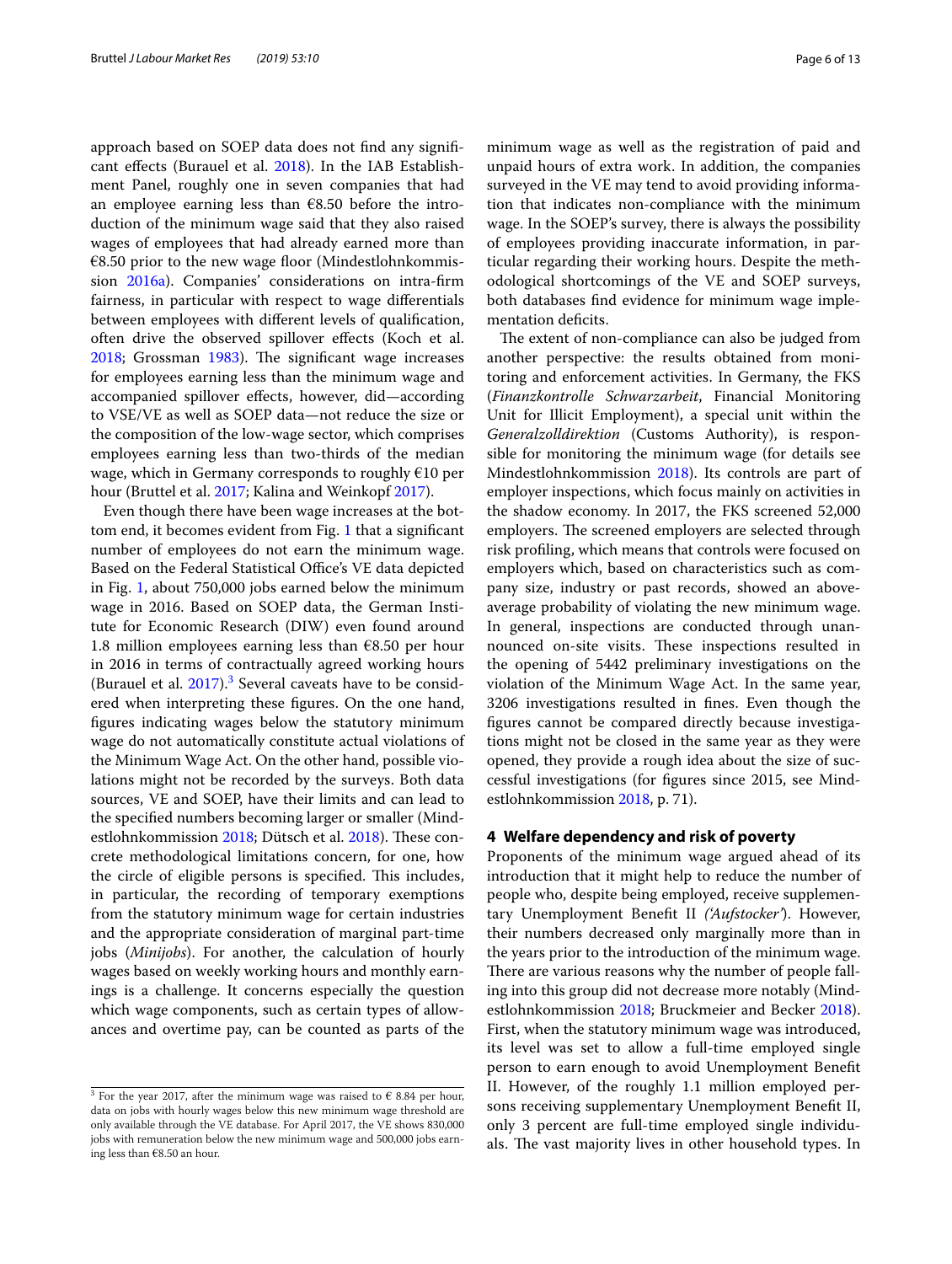particular, if households include non-working members, mostly children, a full-time job at the minimum wage level will not suffice to avoid welfare dependency for the household. Accordingly, the decline in the number of *'Aufstocker'* in households composed of single people or couples without children is—on a very low level stronger than for single parents and for couples with children after the introduction of the statutory minimum wage. A second reason, related to the frst, is that welfare dependency tends to be linked to a low number of weekly working hours rather than to low hourly wages. Third, high rents, especially in urban areas, may result in neediness despite the minimum wage (Deutscher Bundestag [2018](#page-11-14); Herzog-Stein et al. [2018\)](#page-12-20).

The pattern of poverty risk is similar and illustrates the limits of the minimum wage as an instrument suitable for reducing the risk of poverty. A household is seen as being at risk of poverty if its available income is less than 60 percent of the median income of the total population, both equalized according to the new OECD scale (for details, see Bruckmeier and Becker [2018](#page-11-11)).<sup>[4](#page-6-0)</sup> Indeed, poor households are often those without employment. In 2014, according to PASS data, only about 23 percent of all people at risk of poverty were actually employed and could therefore potentially beneft from higher wages. In addition, low wage earners do not necessarily live in households at risk of poverty. Only roughly 27 percent of employees earning less than  $68.50$  in 2014 lived in households at risk of poverty. The majority lived in households with a household income above the poverty line (Mindestlohnkommission [2018;](#page-12-6) Bruckmeier and Becker [2018](#page-11-11)).

The evidence is thus in line with international research, from the US in particular, that paints a rather sceptical picture of the potential of minimum wages to reduce welfare dependency and risk of poverty (see, e.g., OECD [2015](#page-12-21) and Belman and Wolfson [2014,](#page-11-0) for further references). The German case supports the OECD's  $(2015, p.$  $(2015, p.$ 49) judgement that 'minimum wages on their own are a relatively blunt instrument to reduce poverty'.

#### **5 Employment efects**

From a theoretical perspective, the employment efects of a minimum wage can be negative, positive or neutral. The standard neo-classical theory that has dominated views on minimum wages for many decades predicts employment losses in a perfectly competitive labour market if the minimum is set above the market-clearing wage, which should always be the case since current wage levels would be appropriate. Modifcations to this standard model, such as the monopsony model, claim that labour markets are imperfect. Transaction costs, such as search, information or mobility costs, may allow employers to exploit their bargaining power and set wages below market-clearing rates. In such cases, labour market outcomes might be inefficient, resulting in lower wages and lower employment levels than in a competitive framework. Minimum wages would thus increase wages and employment levels and promote the efficiency of the labour market (Borjas [2015;](#page-11-15) Manning [2003](#page-12-22)). Coming from a completely diferent set of theoretical assumptions, Keynesian models argue that employment is not determined by the wage level but by the aggregate demand for goods and services. Against this background, minimum wages can help to increase incomes, thereby stimulating consumption, and also to make companies produce more goods and services and increase their demand for labour, and thus to increase employment (Herr et al. [2009](#page-12-23); [2017](#page-12-24)).

Empirical evidence recently obtained from other countries suggests that economists have long overrated the employment efects of minimum wages. While some studies still fnd signifcant negative efects—mostly limited to specifc labour market groups, such as teenagers or low-skilled workers—a consensus seems to have emerged among economists that, when set at an appropriate rate, minimum wages do not severely harm employment (Manning [2016,](#page-12-25) [2018](#page-12-26); Dickens et al. [2015](#page-11-16)). This is supported by four extensive quantitative metastudies with evidence from the United States and the United Kingdom, in particular (Doucouliagos and Stanley [2009;](#page-12-27) Belman and Wolfson [2014;](#page-11-0) de Linde Leonard et al. [2014](#page-11-17); Hafner et al. [2017\)](#page-12-28). The British Low Pay Commission states, based on 15 years of research, that the national minimum wage 'has led to higher than average wage increases for the lowest paid, with little evidence of adverse efects on employment or the economy' (Low Pay Commission [2015\)](#page-12-4). In their older, but still frequently cited narrative survey, Neumark and Wascher ([2008](#page-12-0)) conclude that the empirical evidence mainly supports negative employment effects. The overview provided by Neumark [\(2017](#page-12-29)) seems less clear-cut, however. Manning ([2016,](#page-12-25) [2018](#page-12-26)) also emphasises that most of these negative efects are restricted to specifc and often small labour market groups.

In Germany, the possible employment efects are also the topic which has drawn the most attention from academics and researchers. At least nine studies have been published to date that use a diference-in-diferences approach (see Table [2](#page-8-0)). From a pure descriptive perspective, we fnd that overall employment has continued to develop positively since the introduction of the minimum

<span id="page-6-0"></span> $^4\,$  This equivalence scale takes into account that the needs of a household grow with each additional member but not in a proportional way, as there are economies of scale, for instance, regarding housing size or domestic appliances.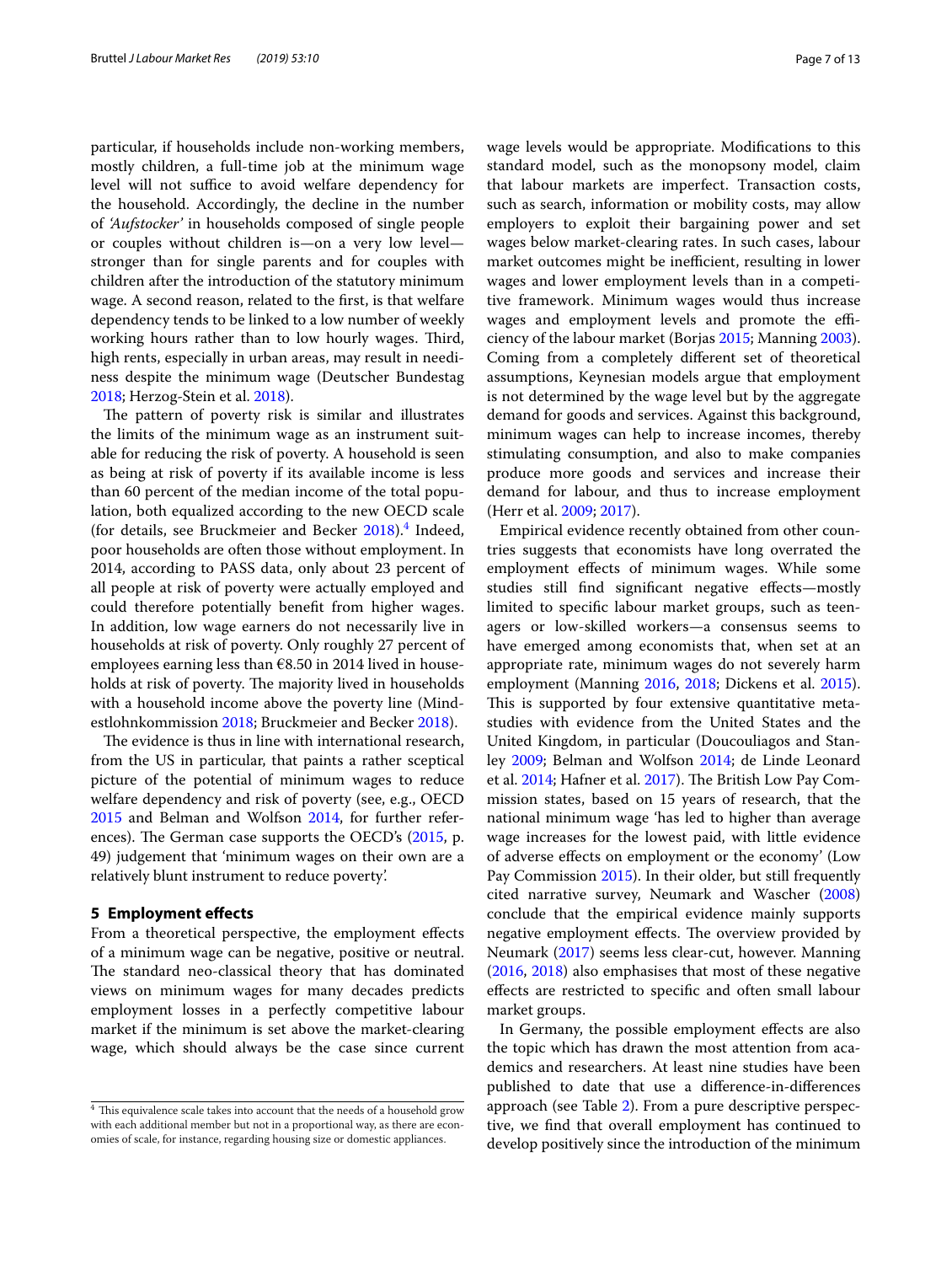wage in 2015. From April 2014 to April 2015, an additional 462,000 jobs were created, a rise of 1.4 percent. In 2016 and 2017, there was an increase of 1.9 and 1.8 percent, respectively. Beyond this positive overall trend, however, two types of employment with distinctive developments have to be diferentiated. On the one hand, regular employment subject to social security contributions has continued to increase and is currently at an all-time high of more than 30 million (excluding apprenticeships and under-18-year-olds). On the other hand, the number of people working exclusively in marginal part-time employment (*Minijobs*) decreased noticeably in January 2015. There were 100,000 fewer people in these jobs in 2015 than at the beginning of 2014, and by April 2015 there were 153,000 less of these jobs in a year-to-year comparison (Mindestlohnkommission [2018](#page-12-6)). Roughly half of those employees moved into jobs that were subject to social security contributions. The other half withdrew from the labour market or registered as unemployed (see also vom Berge et al. [2016](#page-12-30)a).

The causal impact analyses provide a more differentiated picture (Ahlfeldt et al. [2018](#page-11-7); Bonin et al. [2018;](#page-11-8) Bossler et al. [2018](#page-11-18); Bossler and Gerner forthcoming; Caliendo et al. [2018](#page-11-9); Garloff [2017;](#page-12-31) Holtemöller and Pohle [2017](#page-12-9); Schmitz [2017;](#page-12-32) Stechert [2018\)](#page-12-33). While all of the studies fnd that the introduction of the minimum wage has caused a reduction in the number of people who are marginally employed, confrming the fndings from the descriptive analyses, the picture is mixed with respect to employment subject to social security contributions. Some studies have found negative efects, others positive, still others no signifcant efects. Either way, the efects are small compared to the total number of jobs liable to pay social security contributions. Negative efects always result from slower employment growth than there would have been without the minimum wage, that is, existing jobs subject to social security contributions were not cut back. With respect to overall employment (that is, the sum of jobs subject to social security contributions and marginal jobs), the majority of studies detect a slightly negative efect due to the introduction of the minimum wage and attribute that trend to the reduction of the number of marginal jobs.<sup>5</sup> A possible explanation for the small employment efects could be that many of the industries highly afected by the minimum wage, such as the restaurant and hotel industry, but also retail, indeed exhibit a monopsony-type labour market structure (Bachmann and Frings [2017](#page-11-19)).

#### **6 Impact on businesses**

While employment efects have long been on the agenda of minimum wage researchers, impacts on other parameters on the business level have only recently attracted more attention. Before the introduction of the minimum wage, according to IAB Establishment Panel data, about twelve percent of German companies employed at least one worker at less than  $68.50$  per hour—again, with signifcant diferences among regions. In Eastern Germany, almost one in four companies had at least one employee earning less than  $68.50$ , while in Western Germany it was less than 1 in 10. In the restaurant and catering industry, around one-third of all frms had at least one employee earning less than  $68.50$  in 2014, in the food and consumption industry, as well as in retail, about one in four companies were directly afected by the minimum wage. In the afected companies, on average, almost half of the staff earned less than  $68.50$  per hour (Bellmann et al. [2015](#page-11-20)). The labour costs in these companies, measured as total gross wages per employee, increased by 6.3 percent more than in companies that were not afected by the minimum wage (Bossler et al. [2018](#page-11-18)). This roughly corresponds, as can be expected, to the results of the individual-level analyses.

Increasing labour costs may be compensated-for by a range of measures. In surveys of businesses conducted immediately after the minimum wage took efect in 2015, employers listed reductions in working hours and, partially to go along with this, increased work intensity as well as increased prices as the two most important measures to compensate for the wage increases (Bellmann et al. [2016](#page-11-21); Statistisches Bundesamt [2017b](#page-12-34)).

#### **6.1 Working hours**

The minimum wage raises the cost of each hour of work performed by a low-wage worker. Companies may therefore react to increased wages by reducing working hours and—sometimes simultaneously, in the case of a constant workload—by raising work intensity. A reduction in working hours might also be initiated by employees to hold their monthly income stable while working fewer hours. International evidence on this topic is mixed with some studies fnding reductions in working hours and others fnding no signifcant efects (see overviews in Belman and Wolfson [2014](#page-11-0); Low Pay Commission [2015](#page-12-4); Neumark and Wascher [2008;](#page-12-0) Schmitt [2015\)](#page-12-2).

<span id="page-7-0"></span> $\overline{5}$  The available studies do not distinguish between full-time and part-time work, even though one might assume diferent efects as part-time work may have benefted from the transformation of marginal jobs to jobs subject to social security. The main reason why studies have not distinguished between full-time and part-time work may be that the publicly available aggregate data from the Federal Employment Agency, which has been used most often for the evaluation of employment effects, does offer this distinction. The Integrated Employment Biographies (IEB) as individual-level dataset does not ofer this distinction but is only available with a signifcant time lag. In addition, the defnition of "full time" and "part time" is somewhat blurred as it depends on the judgment of the individual companies. The imputation of working hours from other data might help (see, e.g., Ahlfeldt et al. [2018\)](#page-11-7) but itself suffers from the typical drawbacks associated with such a procedure.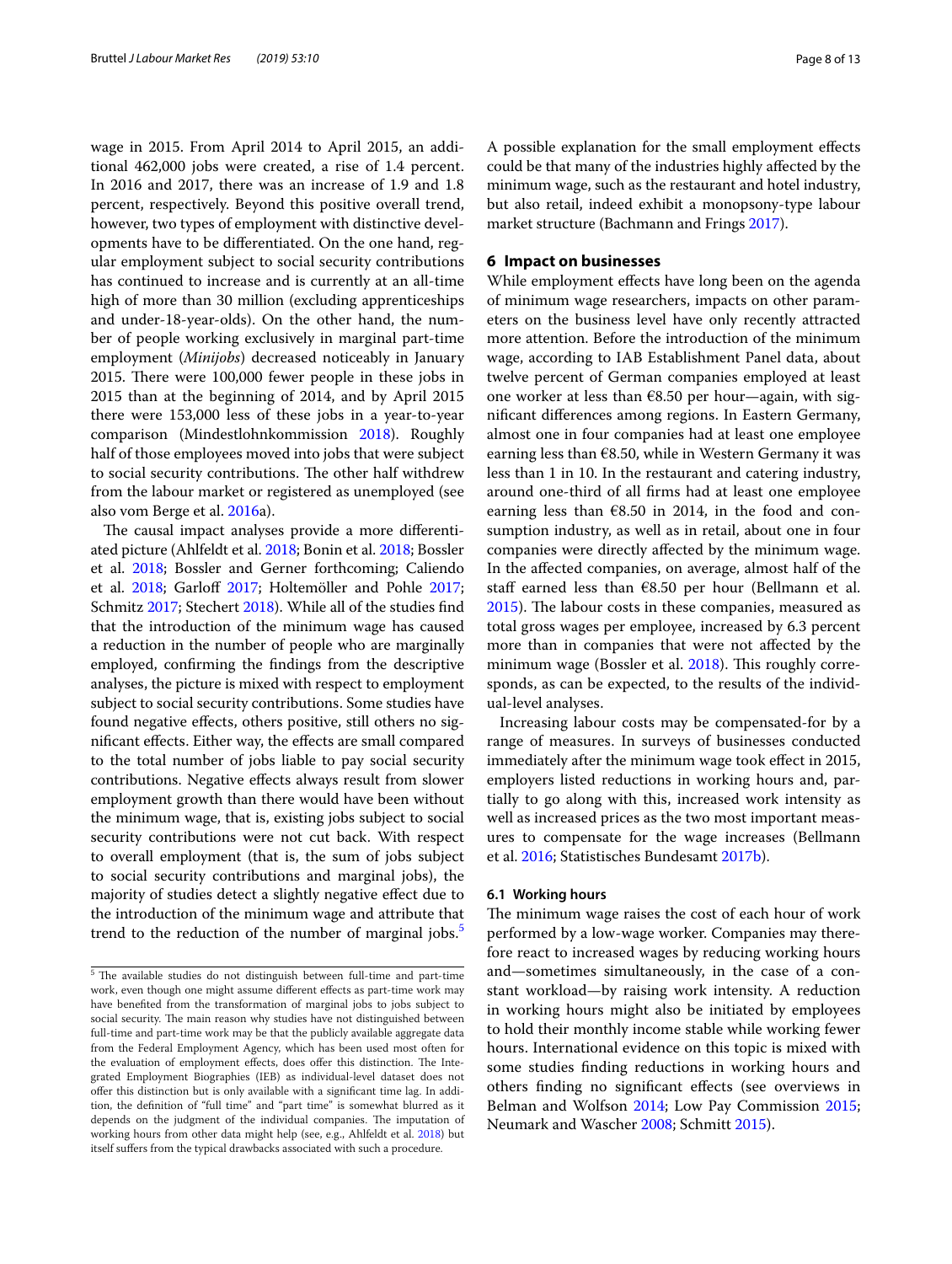| Author                                                     | Method                                                              | Indicator      | Effect                                                                                                                    |                                                                                                                                  |                                                                                                                           |
|------------------------------------------------------------|---------------------------------------------------------------------|----------------|---------------------------------------------------------------------------------------------------------------------------|----------------------------------------------------------------------------------------------------------------------------------|---------------------------------------------------------------------------------------------------------------------------|
|                                                            |                                                                     |                | Jobs subject to social security<br>contributions                                                                          | Marginal part-time jobs                                                                                                          | Total employment                                                                                                          |
| Ahlfeldt et al. (2018)                                     | Regional variation; 401 counties                                    | Level          |                                                                                                                           | Ī                                                                                                                                | Significant positive effect of around<br>0.06 percent                                                                     |
| Bonin et al. (2018)                                        | Regional variation; 257 labour<br>market regions                    | Level          | No significant effect                                                                                                     | Significant negative effect between<br>1.5 to 3.0 percent                                                                        | Significant negative effect between<br>0.5 and 0.8 percent                                                                |
| Bonin et al. (2018)                                        | level<br>Regional variation, company                                | Level          | No significant effect                                                                                                     | Significant negative effect around<br>0.9 percent                                                                                | Significant negative effect around 0.7<br>percent                                                                         |
| und Gerner (forthcoming)<br>Bossler et al. (2018); Bossler | Affected vs. non-affected compa-<br>nies                            | Level          |                                                                                                                           |                                                                                                                                  | Significant negative effect of around<br>panies (around 46 to 59 thousand<br>1.7 percent in the affected com-<br>jobs)    |
| Caliendo et al. (2018)                                     | Regional variation, 141 labour<br>market regions                    | Level          | cent (corresponding to around 52<br>Ambiquous results, though mostly<br>negative around 0.2 to 0.3 per-<br>thousand jobs) | around 3 percent (corresponding<br>to around 189 thousand jobs)<br>Significant negative effect of                                | Significant negative effect of around<br>0.4 to 0.5 percent (corresponding<br>to around 140 thousand Jobs)                |
| Garloff (2017)                                             | Regional variation, 141 labour<br>market regions, age, gender       | Rate of change | Significant positive effect of around<br>0.4 percentage points higher<br>growth rate                                      | around 1.1 percentage points<br>Significant negative effect of<br>lower growth rate                                              | centage points lower growth rate<br>Ambiguous results, though mostly<br>negative around 0.01 to 0.1 per-                  |
| Holtemöller and Pohle (2017)                               | State-industry variation, approx. 300 Level<br>combinations         |                | Significant positive effect (no spe-<br>cific figures provided)                                                           | Significant negative effect (no<br>specific figures provided)                                                                    |                                                                                                                           |
| Schmitz (2017)                                             | Regional variation, 402 counties                                    | Rate of change | around 0.1 percentage points<br>Significant negative effect of<br>lower growth rate                                       | around 1.0 to 1.4 percentage<br>Significant negative effect of<br>points lower growth rate                                       |                                                                                                                           |
| Stechert (2018)                                            | Regional variation, 402 counties,<br>age, gender                    | Rate of change | Significant positive effect of around<br>growth rate (negative for 15 to<br>0.2 percentage points higher<br>24 year old)  | lower growth rate (Ambiguous<br>around 0.3 percentage points<br>results for 15 to 24 year old)<br>Significant negative effect of | Significant positive effect of around<br>growth rate (negative for 15 to<br>0.08 percentage points higher<br>24 year old) |
|                                                            | Source: Own compilation based on the studies mentioned in the table |                |                                                                                                                           |                                                                                                                                  |                                                                                                                           |

<span id="page-8-0"></span>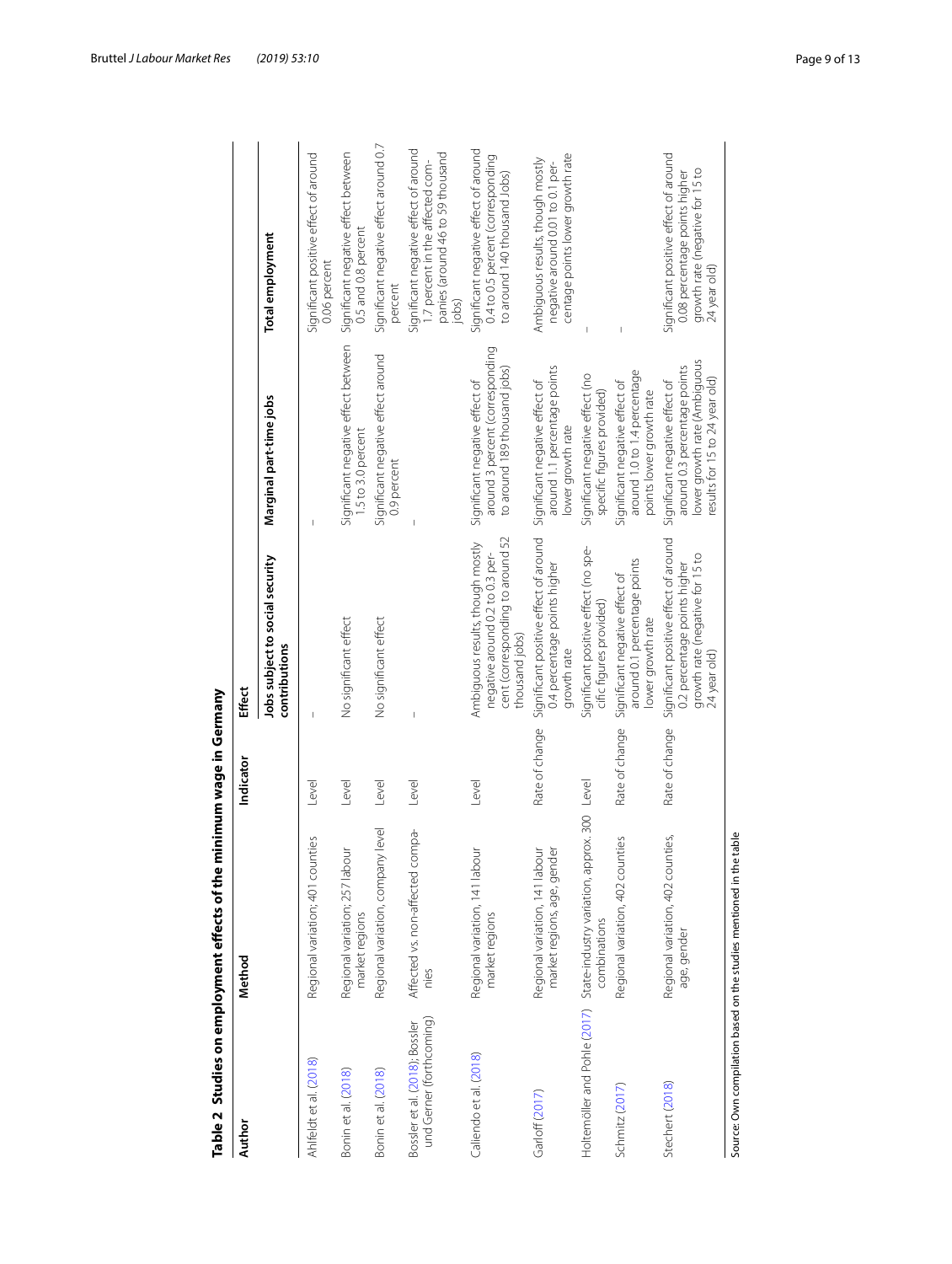Based on the Federal Statistical Office's VSE/VE data, paid working hours of employees who had earned less than  $E$ 8.50 before the introduction of the statutory minimum wage decreased immediately and notably after the Minimum Wage Act took efect. Between 2014 and 2015, weekly paid hours decreased from an average of 39.8 h to 36.7 h for full-time employees, which corresponds to a decrease of about 7 percent. Relative changes for parttime employees and marginal employees were similar.<sup>6</sup> The effect was mainly concentrated in the first year, with no further major changes in 2016 or 2017. Employeebased data from the SOEP supports the evidence of decreased working hours, though only for contractually agreed weekly working hours. As far as hours actually worked are concerned, the answers given by employees in the SOEP showed little to no change from the prior situation. Using a diference-in-diferences approach based on SOEP data, Bonin et al. ([2018](#page-11-8)) concluded that the reduction of contractually agreed weekly working hours can be attributed to the minimum wage, while changes in actually worked hours were statistically insignifcant. This development obviously requires more detailed analysis, in particular in conjuncture with compliance issues mentioned above and possible measurement errors.

The relevance of reductions in working hours is also supported by qualitative fndings. In the Minimum Wage Commission's 2016 consultation with stakeholders, the federal employer association of the hotel and restaurant industry, as well as that of hairdressers, highlighted the fact that some of their member frms had reduced their hours of operation. In particular, less-intensive hours with lower turnover were cut back (Mindestlohnkommis-sion [2016b\)](#page-12-35). The relevance of changes in working hours to compensate for increased wage costs was also highlighted by the qualitative study conducted by Koch et al. ([2018\)](#page-12-17) involving 131 guided interviews of employees, employers and work councils.

#### **6.2 Consumer prices**

Companies may try to pass on additional labour costs to customers in the form of higher prices for goods and services. International surveys by Belman and Wolfson ([2014](#page-11-0)) and Lemos ([2008](#page-12-36)) conclude that while minimum wages lead to pay rises in sectors that employ a higher share of employees who are covered by the minimum wage, the impact on aggregate price levels is negligible. The evidence for Germany confirms this picture. Some of the industries especially afected by the minimum wage have experienced above-average price increases without having notably afected the overall price index. While the overall price index increased by 0.3 percent in 2015 and 0.5 percent in 2016, the prices in some of the industries particularly afected by the minimum wage increased by up to twenty times as much during the same 2-year period (Table [3\)](#page-10-0). Even though price increases in these industries might be traced back to the minimum wage, not all of the observed price increases can necessarily be attributed to the minimum wage; they may also be caused by industryspecifc developments in the business environment.

#### **6.3 Labour productivity**

There are several channels through which minimum wages can afect productivity (Riley and Bondibene [2017](#page-12-37); Metcalf [2008](#page-12-1); Schmitt [2015](#page-12-2)). Companies, for their part, may raise the productivity of their workers by implementing organisational changes, offering training to improve efficiency, hiring more productive workers or moving towards more capital-intensive forms of production. Workers might also, on their own, make more efort in return for a higher wage—or make less effort if decreasing wage diferentials demotivate those who earned relatively more before the introduction of a general minimum wage. Though there is a wide range of potential channels, according to IAB Establishment Panel data, productivity, defned as business volume per employee, did not change in either 2015 or 2016 (Bossler et al. [2018](#page-11-18)). Nor could changes in company-fnanced training be observed (Bossler et al. [2018\)](#page-11-18). At the same time, Koch et al. ([2018](#page-12-17)), in their qualitative study, discovered a multitude of measures by which companies tried to increase their internal efficiency, including, in particular, improving internal business processes. But employers conceded that while the minimum wage triggered these actions, it was not the actual reason behind these adjustments. On the level of individual employees, quantitative studies show that employees who beneftted from the introduction of the minimum wage reported a slight increase in their subjectively perceived job satisfaction, while work efort has not increased signifcantly (Bossler and Bro-szeit [2016;](#page-11-22) Pusch and Rehm [2017](#page-12-10)). At the same time, the requirements and workload of these groups seem to have increased (Pusch and Rehm [2017](#page-12-10); Koch et al. [2018](#page-12-17)). With respect to the hiring practices of companies, according to the IAB Job Vacancy Survey, employers seem to have increased their qualification and proficiency requirements for the engagement of new personnel who are paid minimum wages (Gürtzgen et al. [2016](#page-12-38)).

#### **6.4 Company profts**

In a mirror image of increased labour costs and constant productivity, profts in companies afected by the

<span id="page-9-0"></span><sup>6</sup> Regarding part-time employees and marginal employees, cross-section effects might be blurred by compositional effects. If the longest working marginal employees move into part-time jobs, they will then tend to be the shortest working hours among the covered part-timers. As a result, average working hours in both groups would decline in the cross section.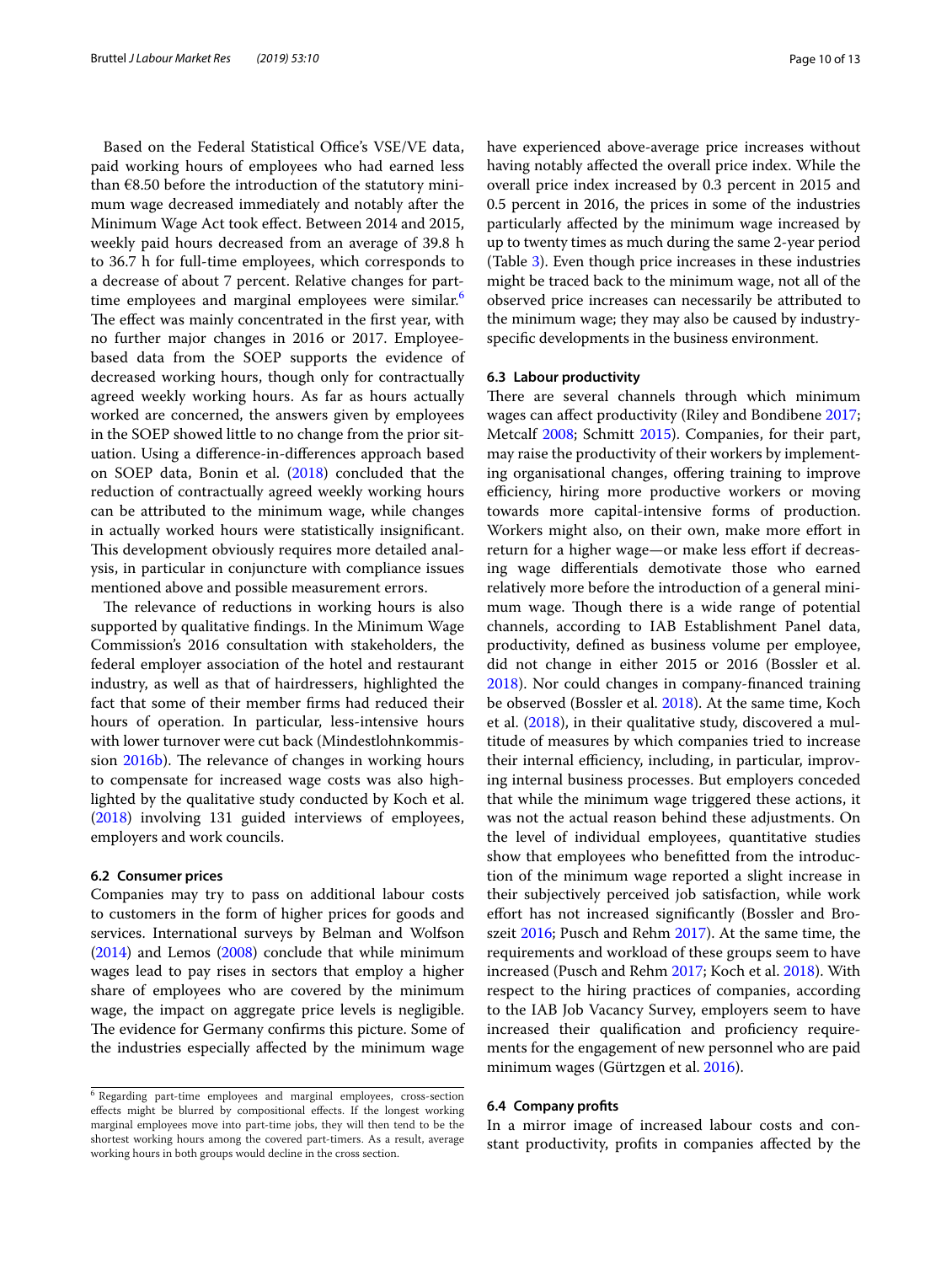| <b>Product or service</b>         | Price change, as percentage | <b>Share in Harmonised</b><br>Index of Consumer Prices,<br>as percentage |
|-----------------------------------|-----------------------------|--------------------------------------------------------------------------|
| Taxis                             | 15.3                        | 0.12                                                                     |
| Passenger transport on ships      | 11.9                        | 0.07                                                                     |
| Newspaper and magazines           | 10.1                        | 0.66                                                                     |
| Postal services                   | 7.0                         | 0.24                                                                     |
| Restaurants, cafés etc.           | 7.0                         | 2.99                                                                     |
| Staff cantine etc.                | 4.1                         | 0.43                                                                     |
| Accomodation services             | 3.8                         | 1.04                                                                     |
| Fitness Center                    | 2.3                         | 0.12                                                                     |
| Bakery products                   | 2.1                         | 1.74                                                                     |
| Consumer price index (on average) | 0.8                         | -                                                                        |

<span id="page-10-0"></span>

|  |  |  | Table 3 Changes in consumer prices in selected industries highly affected by the minimum wage from 2014 to 2016 |  |  |  |
|--|--|--|-----------------------------------------------------------------------------------------------------------------|--|--|--|
|--|--|--|-----------------------------------------------------------------------------------------------------------------|--|--|--|

Source: Destatis, own calcluations

minimum wage have decreased. From 2014 to 2015, their profts, defned as the diference between business volume and the main cost components of advance performance as well as labour costs (measured as total gross wages) dropped by nine percentage points according to IAB Establishment Panel data compared to companies not affected by the minimum wage. This decrease can be statistically explained by increased labour costs as a result of the minimum wage (Bossler et al. [2018](#page-11-18)). On the macroeconomic scale, though, the development of company profts has been positive since 2014, with an average increase of between 2.8 and 3.7 percent per year (Mindestlohnkommission  $2018$ ). Thus far, both company dynamics and competition intensity have not shown noteworthy signs of change on the level of the economy as a whole or in the industries particularly afected by the minimum wage. Neither did market exits in the form of businesses deregistering or insolvency cases increase nor did the number of business registrations (Mindestlohnkommission [2018](#page-12-6)).

#### **7 Conclusions**

When looked at from a theoretical perspective, the efects of the minimum wage are ambiguous. Depending on the chosen model or model assumptions, minimum wages may have negative, positive or neutral efects on employment, but also other economic indicators such as consumption, investments or poverty risk. This article has provided a survey of the evidence for Germany, where a statutory minimum wage was introduced for the frst time in 2015. Set at a level of €8.50 per hour, it covered approximately 4.0 million employees, which corresponds to roughly 11.3 percent of all employees.

The available data and research suggest that the new wage threshold has led to a signifcant increase in the hourly wages for those who earned less than €8.50 per hour prior to the introduction of the minimum wage. However, this increase in hourly wages does not fully translate to an increase in monthly salaries, as the available evidence suggests that working hours have been reduced at the same time. Even when studies found any employment efects—whether positive or negative—their size has been negligible in relation to the overall number of jobs. As in other countries, the minimum wage has not helped to reduce welfare dependency and the risk of poverty. While there have been no measurable efects on a macroeconomic level, companies that had to increase wages because they paid some of their employees less than the minimum wage before 2015 did see their profits diminish. On the level of the economy as a whole or in the industries particularly afected by the minimum wage, neither market exits in the form of businesses deregistering or insolvency cases nor the number of business registrations changed signifcantly. Some industries with a high share of minimum wage workers saw price increases, however, without a measurable impact on the overall price index. While productivity at the establishment level has not showed any changes, some authors reported an increase in job and wage satisfaction for minimum wage earners while at the same time measuring increased work intensity for this group. For the 2 to 3 years since the introduction of the minimum wage for which data and research results are available, both descriptive and causal analyses suggest that the efects of the statutory minimum wage have mainly been concentrated in the period immediately following its introduction and less in the years 2016 and 2017.

Compliance with the new minimum wage seems to be a major issue. Implementation deficits were observable even one and a half years after its introduction.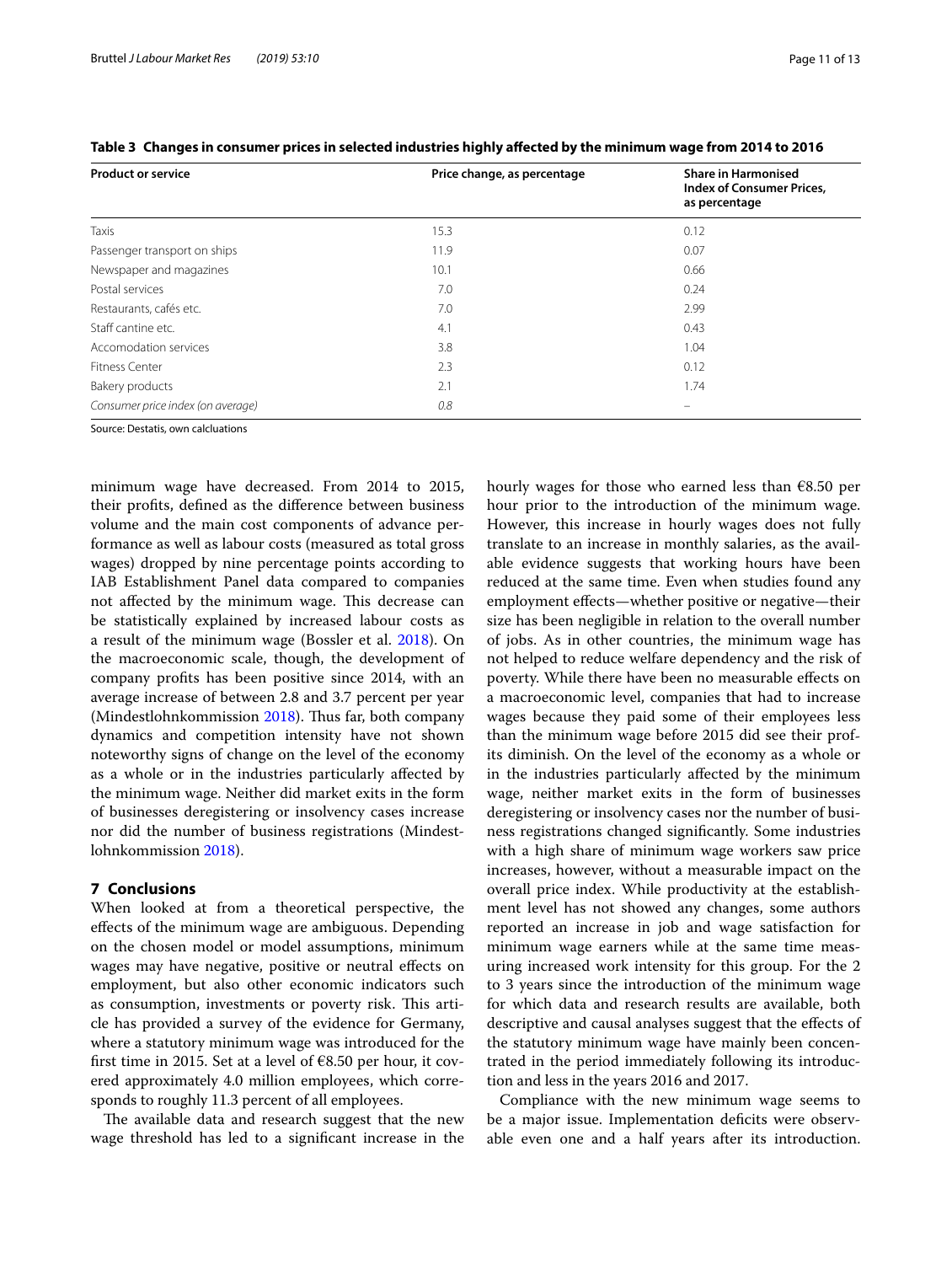Depending on the database used, either 750,000 or 1.8 million employees earned less than  $€8.50$  per hour (with cautions regarding measurement issues for both fgures). Ensuring a higher level of compliance will be a key challenge for the future. This might also include a discussion of efective instruments to ensure better compliance, a topic for which international exchanges may be of particular interest (ILO [2017](#page-12-39); Benassi [2011\)](#page-11-23).

This article has provided a review of the economic efects of the new statutory minimum wage in the frst 3 years after its introduction in Germany. Although the evidence presented is based on robust, state-of-the-art methods, one has to keep in mind at least three caveats. First, the overall economic climate was favourable when the minimum wage was introduced and when it was raised for the first time. This does not imply that effects necessarily need to be very diferent during an economic downturn (Dolton and Bondibene [2012\)](#page-12-40). Second, at this point in time, long-term efects such as automation (see, e.g., Lordan and Neumark [2018](#page-12-41) for the United States) cannot yet be analysed. And third, the lack of full compliance as suggested by the available empirical data means that all studies are limited to detecting efects resulting from the actual implementation degree, but do not show efects that would result if the minimum wage was implemented completely and in full compliance with the law. Thus, minimum wage research will continue to be of importance in the future and will still need to address a wide range of open research questions, in particular regarding adjustment channels beyond employment and a better understanding of the challenges to ensuring compliance with minimum wages.

#### **Acknowledgements**

We are grateful to the editor and the two anonymous reviewers for their helpful comments. The views expressed in this paper are those of the author and do not necessarily represent those of the Minimum Wage Commission.

#### **Authors' contributions**

The author read and approved the fnal manuscript.

#### **Authors' information**

The author is head of the *Geschäfts*- *und Informationsstelle für den Mindestlohn,* the German Minimum Wage Commission's Secretariat. The views expressed in this paper are those of the author and do not necessarily represent those of the Minimum Wage Commission.

#### **Funding**

This research received no specifc grant from any funding agency in the public, commercial, or not-for-proft sectors.

#### **Availability of data and materials**

Data sharing is not applicable to this article as no datasets were generated or analysed during the current study.

#### **Competing interests**

The author declares no competing interests.

Received: 20 December 2018 Accepted: 29 May 2019 Published online: 17 June 2019

#### **References**

- <span id="page-11-7"></span>Ahlfeldt, G.M., Roth, D., Seidel, T.: The regional effects of Germany's national minimum wage. Econ. Lett. **172**(11), 127–130 (2018)
- <span id="page-11-6"></span>Aretz, B., Arntz, M., Gregory, T.: The minimum wage afects them all: evidence on employment spillovers in the roofng sector. Ger. Econ. Rev. **14**(3), 282–315 (2013)
- <span id="page-11-19"></span>Bachmann, R., Frings, H.: Monopsonistic competition, low-wage labour markets, and minimum wages—an empirical analysis. Appl. Econ. **49**(51), 5268–5286 (2017)
- <span id="page-11-20"></span>Bellmann, L., Bossler, M., Gerner, H.-D., Hübler, O.: Reichweite des Mindestlohns in deutschen Betrieben. IAB-Kurzbericht 6/2015 (2015)
- <span id="page-11-21"></span>Bellmann, L., Bossler, M., Dütsch, M., Gerner, H.-D., Ohlert, C.: Folgen des Mindestlohns in Deutschland. Betriebe reagieren nur selten mit Entlassungen. IAB-Kurzbericht 18/2016 (2016)
- <span id="page-11-0"></span>Belman, D., Wolfson, P.J.: What does the minimum wage do?. W. E. Upjohn Institute for Employment Research, Kalamazoo (2014)
- <span id="page-11-23"></span>Benassi, C.: The implementation of minimum wage: Challenges and creative solutions. Global Labour University Working Paper 12 (2011)
- <span id="page-11-8"></span>Bonin, H., Isphording, I., Krause, A., Lichter, A., Pestel, N., Rinne, U., Caliendo, M., Obst, C., Preuss, M., Schröder, C., Grabka, M.G.: Auswirkungen des gesetzlichen Mindestlohns auf Beschäftigung. Arbeitszeit und Arbeitslosigkeit, Studie im Auftrag der Mindestlohnkommission (2018)
- <span id="page-11-22"></span><span id="page-11-15"></span>Borjas, G.J.: Labor economics. McGraw-Hill Education, New York (2015) Bossler, M., Broszeit, S.: Do minimum wages increase job satisfaction? Micro
- data evidence from the new German minimum wage. Labour **31**(4), 480–493 (2016)
- Bossler, M., Gerner, H.-D.: Employment effects of the new German minimum wage. Evidence from establishment-level micro data. Ind Labor Relat Rev (forthcoming)
- <span id="page-11-18"></span>Bossler, M., Gürtzgen, N., Lochner, B., Betzl, U., Feist, L., Wegmann, J.: Auswirkungen des gesetzlichen Mindestlohns auf Betriebe und Unternehmen. Studie im Auftrag der Mindestlohnkommission (2018)
- <span id="page-11-2"></span>Brown, C., Gilroy, C., Kohen, A.: The effect of the minimum wage on employment and unemployment. J. Econ. Lit. **20**(2), 487–528 (1982)
- <span id="page-11-11"></span>Bruckmeier, K., Becker, S.: Auswirkung des Mindestlohns auf die Armutsgefährdung und die Lage von erwerbstätigen Arbeitslosengeld II-Bezieherinnen und -Beziehern. Studie im Auftrag der Mindestlohnkommission (2018)
- <span id="page-11-12"></span>Bruttel, O., Baumann, A., Himmelreicher, R.: Der gesetzliche Mindestlohn in Deutschland: Struktur, Verbreitung und Auswirkungen auf die Beschäftigung. WSI-Mitteilungen **70**(7), 473–481 (2017)
- <span id="page-11-5"></span>Bruttel, O., Baumann, A., Dütsch, M.: The new German statutory minimum wage in comparative perspective: employment effects and other adjustment channels. Eur. J. Ind. Relat. **24**(2), 145–162 (2018)
- <span id="page-11-13"></span>Burauel, P., Caliendo, M., Fedorets, A., Grabka, M.M., Schröder, C., Schupp, J., Wittbrodt, L.: Minimum wage not yet for everyone: on the compensation of eligible workers before and after the minimum wage reform from the perspective of employees. DIW Econ. Bull. **7**(49), 509–522 (2017)
- <span id="page-11-10"></span>Burauel, P., Grabka, M.M., Schröder, C., Caliendo, M., Obst, C., Preuss, M.: Auswirkungen des gesetzlichen Mindestlohns auf die Lohnstruktur. Studie im Auftrag der Mindestlohnkommission (2018)
- <span id="page-11-9"></span>Caliendo, M., Fedorets, A., Preuss, M., Schröder, C., Wittbrodt, L.: The short-run employment effects of the German minimum wage reform. Labour Econ. **53**, 46–62 (2018)
- <span id="page-11-4"></span>Caliendo, M., Schröder, C., Wittbrodt, L.: The causal effects of the minimum wage introduction in Germany: An overview. Ger. Econ. Rev. (2019). [https](https://doi.org/10.1111/geer.12191) [://doi.org/10.1111/geer.12191](https://doi.org/10.1111/geer.12191)
- <span id="page-11-1"></span>Card, D., Krueger, A.B.: Minimum wages and employment: a case study of the fast-food industry in New Jersey and Pennsylvania. Am. Econ. Rev. **84**(4), 772–793 (1994)
- <span id="page-11-3"></span>Card, D., Krueger, A.B.: Myth and measurement. The new economics of the minimum wage. Princeton University Press, Princeton (1995)
- <span id="page-11-17"></span>de Linde Leonard, M., Stanley, T.D., Doucouliagos, H.: Does the UK minimum wage reduce employment? A meta-regression analysis. Br. J. Ind. Relat. **52**(3), 499–520 (2014)
- <span id="page-11-14"></span>Deutscher Bundestag: Antwort der Bundesregierung auf die Kleine Anfrage der Fraktion Die Linke. Erforderliche Höhe des gesetzlichen Mindestlohns zur Armutsbekämpfung. Bundestagsdrucksache 19/3415 (2018)
- <span id="page-11-16"></span>Dickens, R., Riley, R., Wilkinson, D.: A re-examination of the impact of the UK national minimum wage on employment. Economica **82**(328), 841–864 (2015)